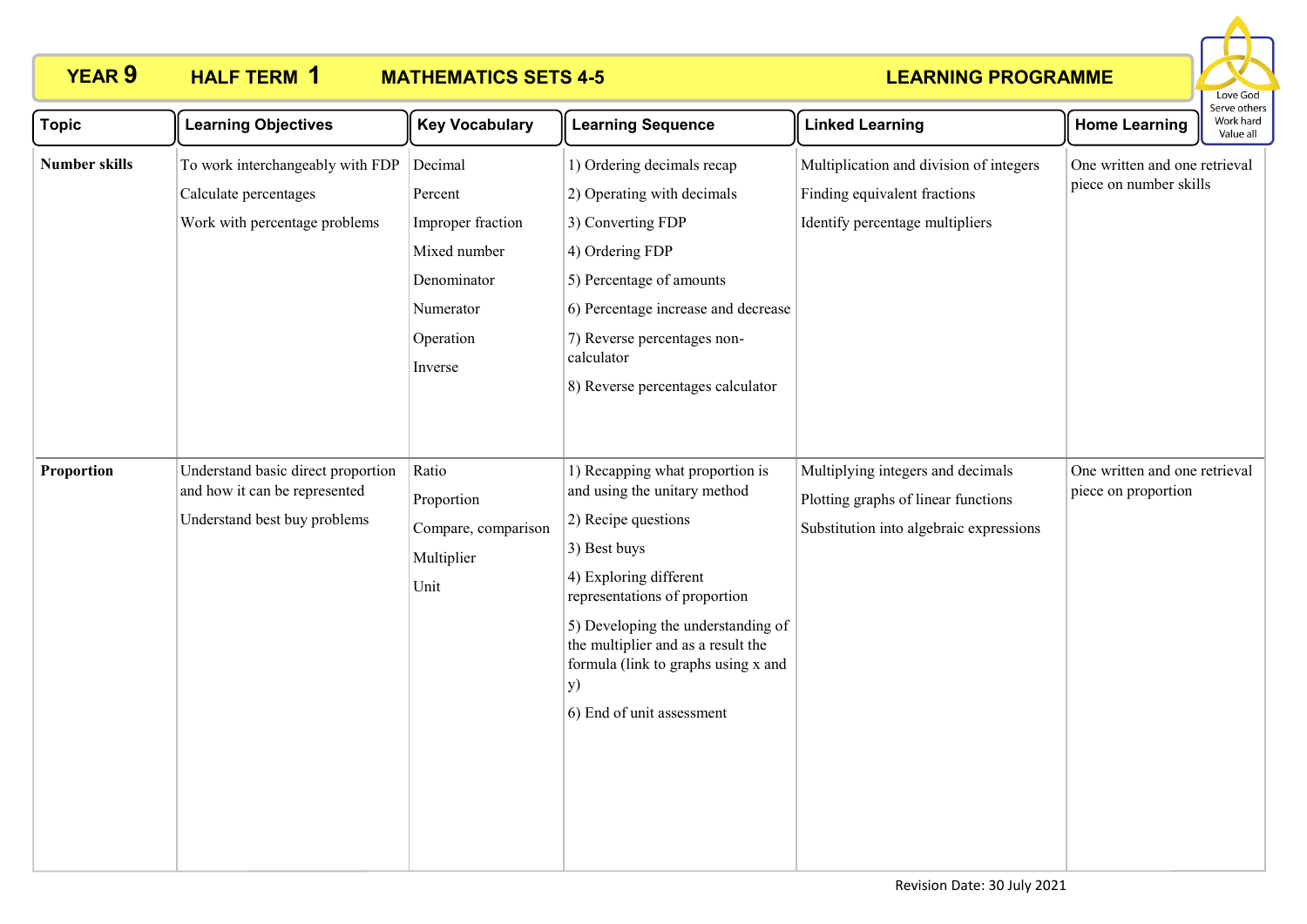

| <b>Topic</b>                        | <b>Learning Objectives</b>                                                                                                    | <b>Key Vocabulary</b>                                                                  | <b>Learning Sequence</b>                                                                                                                                                                                                                                                                                                                                                                                                                                                | <b>Linked Learning</b>                                                                                                                           | <b>Home Learning</b>                                           | בו עם טנוופו:<br>Work hard<br>Value all |
|-------------------------------------|-------------------------------------------------------------------------------------------------------------------------------|----------------------------------------------------------------------------------------|-------------------------------------------------------------------------------------------------------------------------------------------------------------------------------------------------------------------------------------------------------------------------------------------------------------------------------------------------------------------------------------------------------------------------------------------------------------------------|--------------------------------------------------------------------------------------------------------------------------------------------------|----------------------------------------------------------------|-----------------------------------------|
| Rearranging<br>formulae             | Be able to change the subject of a<br>variety of formulae                                                                     | Formula, Formulae<br>Variable<br>Term<br>Coefficient<br>Power<br>Indices<br>Subject    | 1) Rearranging basic formulae 1<br>and 2 step<br>2) Rearranging involving brackets<br>3) Rearranging formulae involving<br>fractions<br>4) Rearranging formulae involving<br>indices<br>5) A mixture of questions involving<br>rearranging formulae<br>6) Substitution into scientific<br>formulae                                                                                                                                                                      | Understanding inverse functions,<br>including powers and roots<br>Solving equations<br><b>Expanding brackets</b>                                 | One written and one retrieval<br>piece on rearranging formulae |                                         |
| <b>Indices</b> and<br>standard form | Use the basic laws of indices<br>Understand powers of 10<br>Convert to and from standard form<br>Calculate with standard form | Power<br>Root<br>Index, Indices<br>Positive<br>Negative<br>Standard form<br>Inequality | 1) Recapping indices including<br>substitution with indices<br>2) Recap laws of indices<br>3) Writing numbers with different<br>bases<br>4) Manipulating rules of indices to<br>simplify a question<br>5) Problems involving indices<br>6) Multiplying and dividing by<br>powers of 10<br>7) Positive powers from standard<br>form<br>8) Positive powers into standard<br>form<br>9) Negative powers from standard<br>form<br>10) Negative powers into standard<br>form | Basic laws of indices<br>Simplifying fractions by identifying<br>common factors<br>Powers of 10 and roots<br>Multiply and divide by powers of 10 | One written and one retrieval<br>piece on indices              |                                         |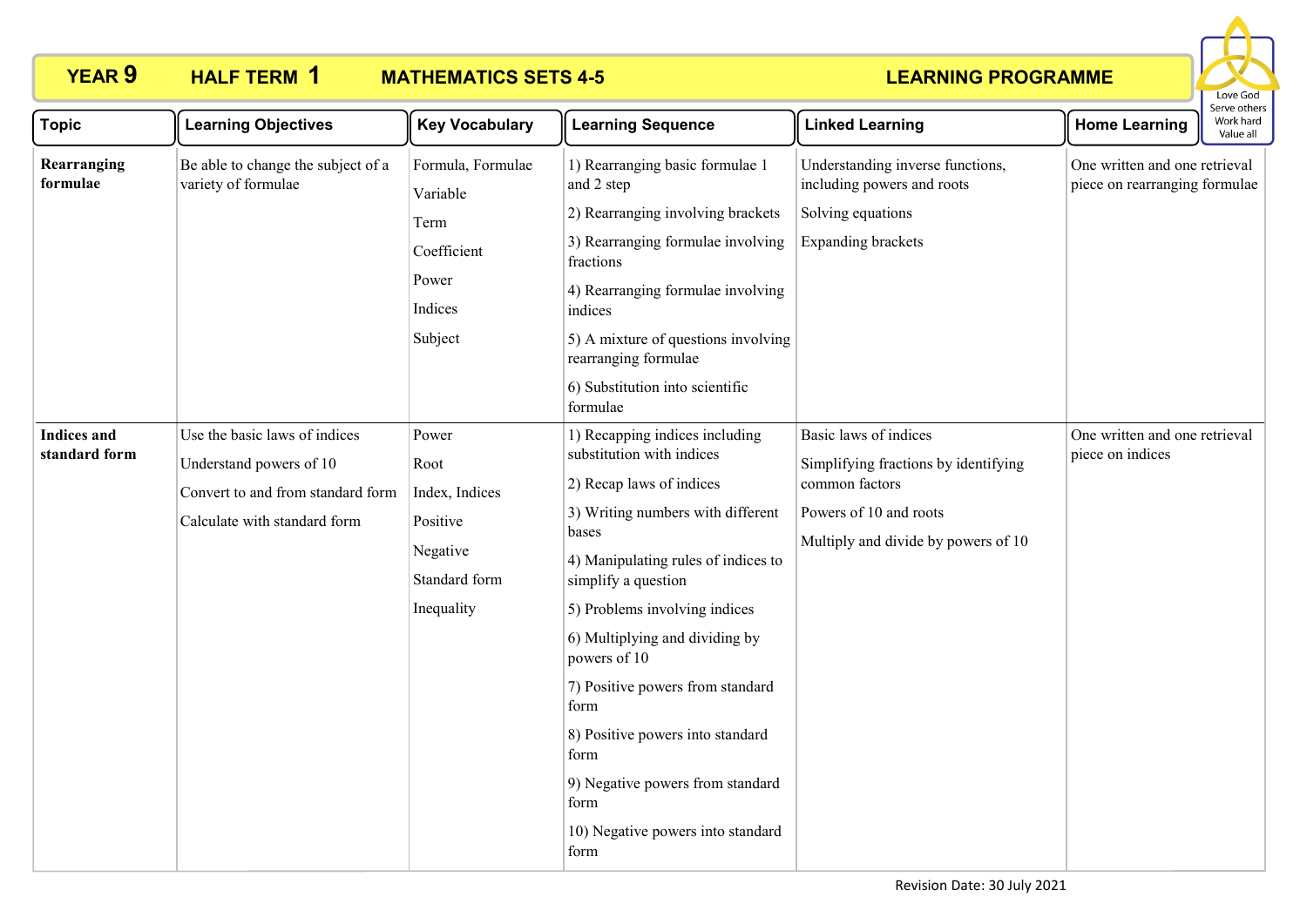

| <b>Topic</b>                   | <b>Learning Objectives</b>                                                                                                                          | <b>Key Vocabulary</b>                                                                                          | <b>Learning Sequence</b>                                                                                                                                                                                                      | <b>Linked Learning</b>                                                                                                                                  | <b>Home Learning</b>                                 | erve others<br>Work hard<br>Value all |
|--------------------------------|-----------------------------------------------------------------------------------------------------------------------------------------------------|----------------------------------------------------------------------------------------------------------------|-------------------------------------------------------------------------------------------------------------------------------------------------------------------------------------------------------------------------------|---------------------------------------------------------------------------------------------------------------------------------------------------------|------------------------------------------------------|---------------------------------------|
| Pythagoras                     | Calculate with Pythagoras' theorem Hypotenuse                                                                                                       | Pythagoras' theorem<br>Right angle<br>Square root                                                              | 1) Recap Pythagoras<br>2) Recap Pythagoras<br>3) Worded problems involving<br>Pythagoras<br>4) Pythagoras involving basic<br>bearings<br>5) Multi step Pythagoras<br>6) End of unit assessment                                | Solving linear equations<br>Area of squares<br>Powers and roots<br>Rearranging formulae                                                                 | One written and one retrieval<br>piece on Pythagoras |                                       |
| and fractions                  | <b>Recurring decimals</b> Understand the relationship<br>between fractions decimals and<br>percentages<br>Convert between fractions and<br>decimals | Mixed number<br>Improper fraction<br>Decimal<br>Terminating<br>Recurring<br>Simplify, Cancel                   | 1) investigation around fractions<br>and decimals, identifying recurring<br>and terminating explorative<br>2) Converting fractions to decimals<br>3) Converting fractions to recurring<br>decimals<br>4) GCSE style questions | <b>Equivalent fractions</b><br>Rounding<br>Division by multiples of 10                                                                                  | One written and one retrieval<br>piece on fractions  |                                       |
| Data and exploring<br>averages | Understand and use different<br>representations of data<br>Draw and interpret pie charts                                                            | Pie chart<br>Sector<br>Angle<br>Frequency<br>Discrete data<br>Stem and leaf<br>Mean<br>Median<br>Mode<br>Range | 1) Drawing stem and leaf diagrams<br>2) Averages from stem and leaf<br>3) Two-way tables<br>4) Drawing pie charts<br>5) Interpreting pie charts<br>6) Comparing data exam style<br>where questions require worded<br>answers  | Calculating with averages (mean, median<br>and mode)<br>Know the meaning of discrete and<br>continuous data<br>Measuring angles<br>Fractions of amounts | One written and one retrieval<br>piece on averages   |                                       |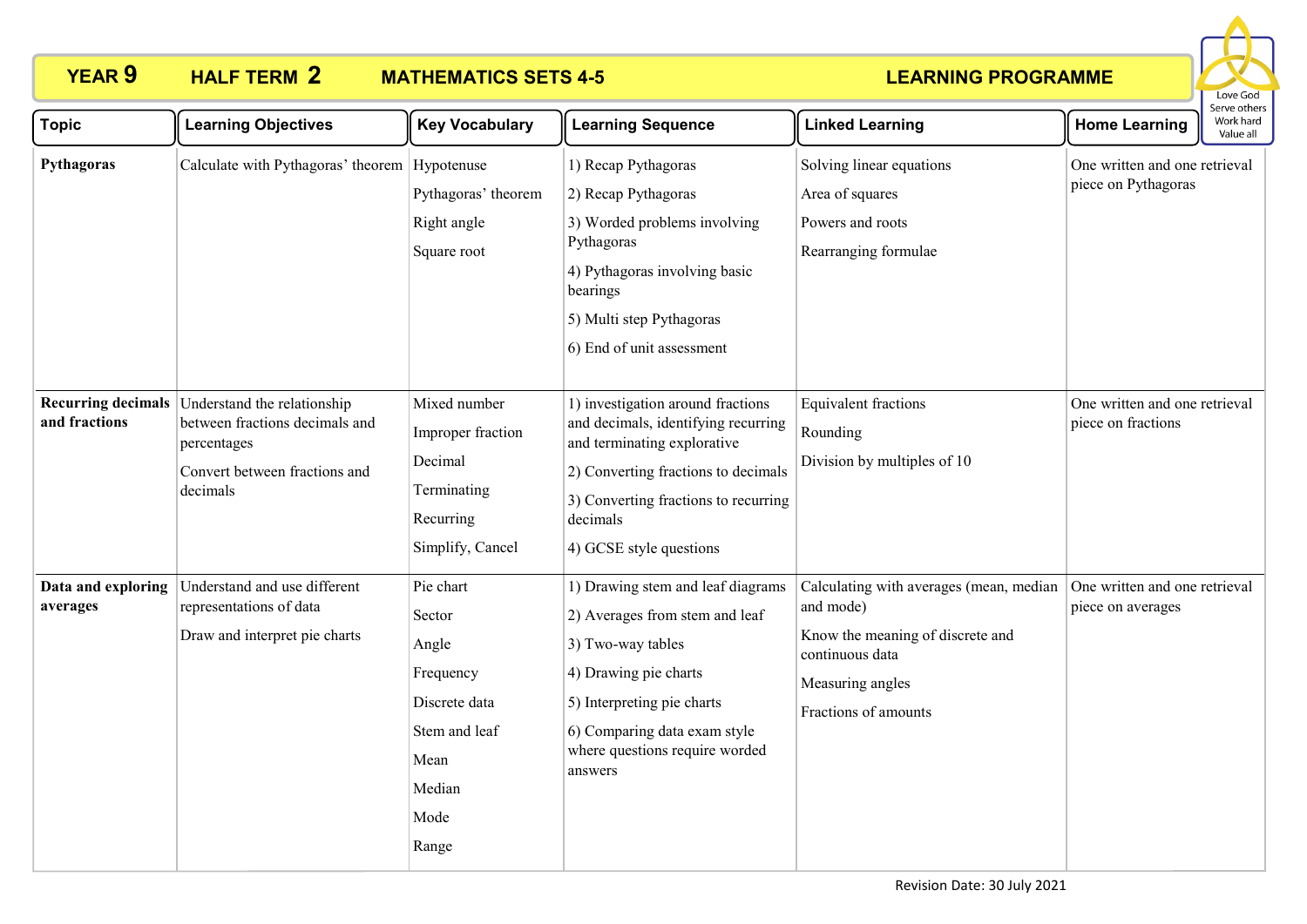# **HALF TERM 3**

# **YEAR 9 HALF TERM MATHEMATICS SETS 4-5**



| <b>Topic</b>  | <b>Learning Objectives</b>                                                                                                                                                                                                                                                                      | <b>Key Vocabulary</b>                                                                                                                                          | <b>Learning Sequence</b>                                                                                                                                                                                                                                                                                                                  | <b>Linked Learning</b>                                                                                                                                                                                                                          | <b>Home Learning</b>                                 | Serve others<br>Work hard<br>Value all |
|---------------|-------------------------------------------------------------------------------------------------------------------------------------------------------------------------------------------------------------------------------------------------------------------------------------------------|----------------------------------------------------------------------------------------------------------------------------------------------------------------|-------------------------------------------------------------------------------------------------------------------------------------------------------------------------------------------------------------------------------------------------------------------------------------------------------------------------------------------|-------------------------------------------------------------------------------------------------------------------------------------------------------------------------------------------------------------------------------------------------|------------------------------------------------------|----------------------------------------|
| Quadratics    | Expand and factorise linear<br>expressions<br>Expand double brackets, where the<br>coefficient of x is 1<br>Expand double brackets, where the<br>coefficient of x is greater than 1<br>Factorise quadratics of the form<br>$x^2+ax+b$<br>Factorise quadratics of the form<br>$x^2 \pm ax \pm b$ | Product<br>Expand<br>Linear<br>Quadratic<br>Variable<br>Term<br>Coefficient<br>Common factor<br>Factorise<br>Power<br>Indices                                  | 1) Recap basic expanding and<br>simplifying<br>2) Recap basic factorising<br>3) Expanding double brackets<br>4) Expanding double brackets with<br>$2x$ or $3x$ etc<br>5) Expanding with more complex<br>double brackets<br>6) Factorising quadratics (positive)<br>7) Factorising quadratics (negative)<br>8) Factorising quadratics both | Manipulate expressions by collecting like<br>terms<br>Know the rules of indices (that $x \times x =$<br>$x^2$ )<br>Calculate with negative numbers<br>Know the grid method for multiplying<br>two-digit numbers<br>Identify factors of a number | One written and one retrieval<br>piece on quadratics |                                        |
| <b>Angles</b> | Find angles in parallel lines by<br>identifying those that are alternate<br>and corresponding<br>Know the sum of the interior angles<br>in polygons<br>Calculate the interior angles of<br>regular polygons<br>Calculate the exterior angles of<br>polygons                                     | Triangle<br>Quadrilateral<br>Vertically opposite<br>Parallel<br>Alternate angles<br>Corresponding angles<br>Regular/irregular<br>polygon<br>Exterior, interior | 1) Recap angles in triangles and<br>quadrilaterals<br>2) Angles in parallel lines<br>3) Angles in irregular polygons<br>4) Interior angles in regular<br>polygons<br>5) Interior and Exterior angles and<br>polygons<br>6)Problems involving angles and<br>shapes                                                                         | Know that the angles in a triangle total<br>$180^\circ$<br>Know that the angles in a quadrilateral<br>total 360°<br>Know and apply the rules for angles at a<br>point and vertically opposite angles                                            | One written and one retrieval<br>piece on angles     |                                        |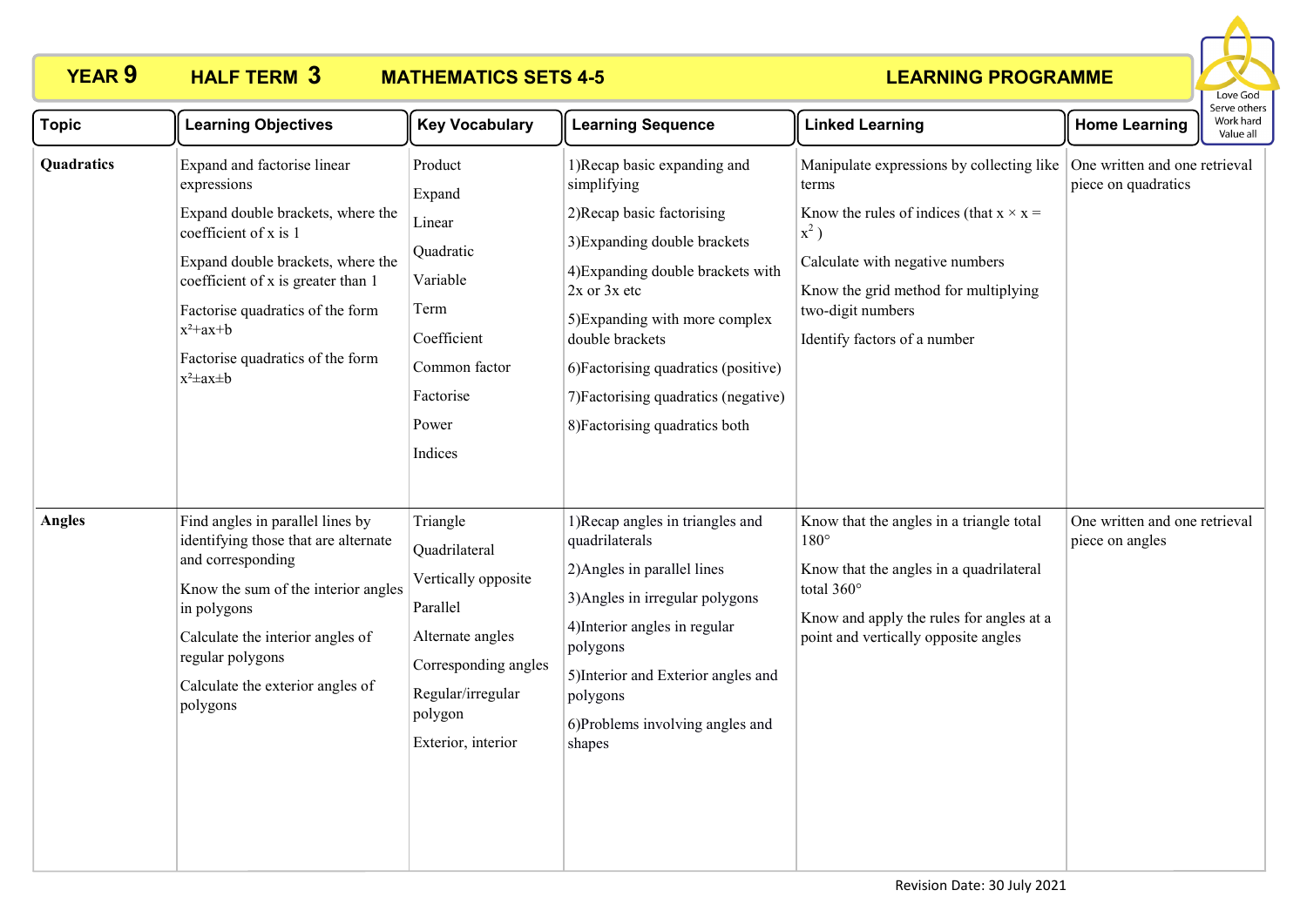

| <b>Topic</b>  | <b>Learning Objectives</b>                                                                                                              | <b>Key Vocabulary</b>                                                                                                              | <b>Learning Sequence</b>                                                                                                                                                                                | <b>Linked Learning</b>                                                                                                                                                                             | <b>Home Learning</b>                             | serve otrie<br>Work hard<br>Value all |
|---------------|-----------------------------------------------------------------------------------------------------------------------------------------|------------------------------------------------------------------------------------------------------------------------------------|---------------------------------------------------------------------------------------------------------------------------------------------------------------------------------------------------------|----------------------------------------------------------------------------------------------------------------------------------------------------------------------------------------------------|--------------------------------------------------|---------------------------------------|
| Linear graphs | Plot equations of the form<br>$ y=mx+c$<br>Plot equations of the form<br>$ax+by=c$<br>Identify equations of lines from a<br>given graph | Plot<br>Equation<br>Linear<br>Coordinate<br>(Positive/negative)<br>gradient<br>y-intercept<br>Horizontal<br>Vertical<br>Substitute | 1) Plotting equations written as<br>$y=mx+c$<br>2) Plotting other linear graphs<br>3) Exploring the gradient<br>4) Gradients from 2 coordinates<br>5) Forming equations of a line from<br>a given graph | Use coordinates in all four quadrants<br>Write the equation of a line parallel to the<br>x-axis or the y-axis<br>Substitute positive and negative numbers<br>into formulae<br>Rearranging formulae | One written and one retrieval<br>piece on graphs |                                       |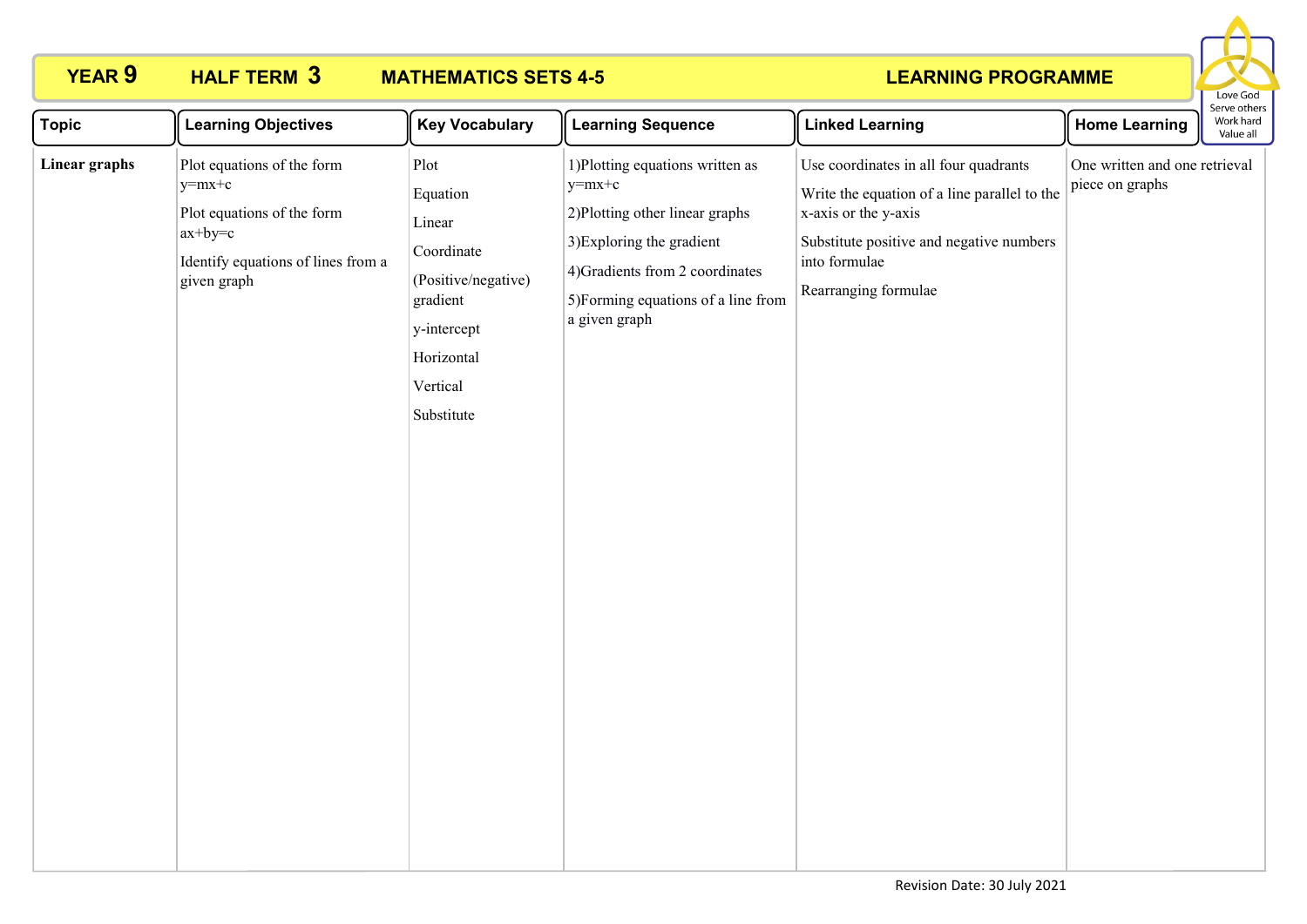

| <b>Topic</b>                     | <b>Learning Objectives</b>                                                                                                                                                                                                 | <b>Key Vocabulary</b>                                                      | <b>Learning Sequence</b>                                                                                                                                                                                                                                           | <b>Linked Learning</b>                                                                                                                                   | <b>Home Learning</b>                                                | Serve others<br>Work hard<br>Value all |
|----------------------------------|----------------------------------------------------------------------------------------------------------------------------------------------------------------------------------------------------------------------------|----------------------------------------------------------------------------|--------------------------------------------------------------------------------------------------------------------------------------------------------------------------------------------------------------------------------------------------------------------|----------------------------------------------------------------------------------------------------------------------------------------------------------|---------------------------------------------------------------------|----------------------------------------|
| <b>Simultaneous</b><br>equations | Solve two equations<br>simultaneously, where no variable<br>requires multiplication<br>Solve two equations<br>simultaneously, where one variable<br>requires multiplication<br>Solve simultaneous equations<br>graphically | Simultaneous equation<br>Variable<br>Eliminate<br>Intersect<br>Coefficient | 1) Solving simultaneous equations<br>graphically<br>2) Pictorial representations of<br>simultaneous equations and solving<br>them<br>3) Solving basic simultaneous<br>equations, no multiplication by<br>elimination<br>4) Solving basic simultaneous<br>equations | Plot linear graphs<br>Solve linear equations<br>Substitute numbers into formulae<br>Manipulate expressions by multiplying<br>by a single term            | One written and one retrieval<br>piece on simultaneous<br>equations |                                        |
| Venn and<br>probability          | Complete a two-circled Venn<br>diagram<br>Interpret worded questions to<br>complete a Venn diagram                                                                                                                         | Set<br>Venn diagram<br>Union<br>Intersection                               | 1) Venn diagrams including<br>multiples<br>2) Introduction to Venn<br>3) Worded problem Venn diagrams<br>4)Consolidation lesson                                                                                                                                    | Multiples, factors, primes<br>Calculate the probability of mutually<br>exclusive events<br>Calculate the probability of non-mutually<br>exclusive events | One written and one retrieval<br>piece on venn                      |                                        |
| <b>Similar shapes</b>            | Find missing side lengths of similar<br>shapes with an integer scale factor<br>Find missing side lengths of similar<br>shapes with a fractional scale factor<br>Identify congruent triangles                               | Multiplier<br>Congruent<br>$\operatorname{Similar}$<br>Scale factor        | 1) Similarity – discussing what's<br>and whys<br>2) Finding missing lengths in<br>similar shapes (integer scale<br>factors)<br>3) Finding missing lengths in<br>similar shapes (fractional scale<br>factors)<br>4)Congruent triangles                              | Multiplying integers and fractions<br>Division of integers and decimals<br>Constructing triangles                                                        | One written and one retrieval<br>piece on similar shapes            |                                        |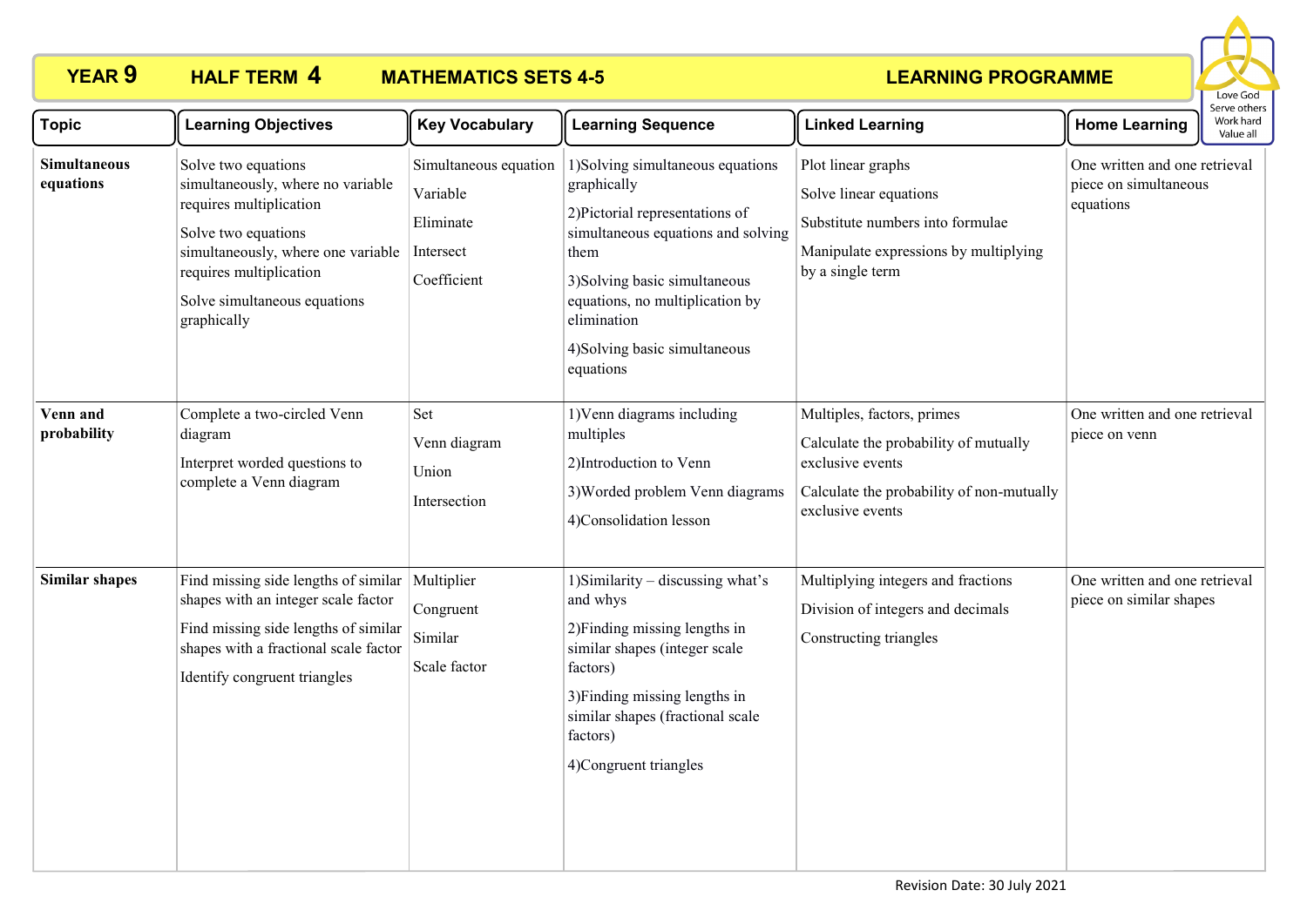

| <b>Topic</b> | <b>Learning Objectives</b>                                                                                                                                                         | <b>Key Vocabulary</b>                                          | <b>Learning Sequence</b>                                                                                                                                                                                                                                                                                                                                                                                                                                    | <b>Linked Learning</b>                                                                    | <b>Home Learning</b>          | Serve other<br>Work hard<br>Value all |
|--------------|------------------------------------------------------------------------------------------------------------------------------------------------------------------------------------|----------------------------------------------------------------|-------------------------------------------------------------------------------------------------------------------------------------------------------------------------------------------------------------------------------------------------------------------------------------------------------------------------------------------------------------------------------------------------------------------------------------------------------------|-------------------------------------------------------------------------------------------|-------------------------------|---------------------------------------|
| Fractions    | Calculating fractions of amounts                                                                                                                                                   | Mixed number                                                   | 1) Fractions of amounts                                                                                                                                                                                                                                                                                                                                                                                                                                     | Division involving remainders                                                             | One written and one retrieval |                                       |
|              | Comparing and ordering fractions                                                                                                                                                   | Equivalent fraction                                            | 2)FDP of amounts exam style                                                                                                                                                                                                                                                                                                                                                                                                                                 | Converting between fractions, decimals                                                    |                               |                                       |
|              | Multiplying and dividing proper<br>fractions<br>Multiplying and dividing mixed<br>numbers<br>Adding and subtracting proper<br>fractions<br>Adding and subtracting mixed<br>numbers | Simplify, cancel<br>Improper fraction<br>Percent<br>Multiplier | questions<br>3) Equivalent fractions and<br>converting fractions between mixed<br>and improper<br>4)Comparing and ordering fractions<br>5) Multiplying fractions inc mixed<br>numbers<br>6) Dividing fractions inc mixed<br>numbers<br>7) Adding and subtracting fractions<br>inc mixed numbers<br>8) Adding and subtracting fractions<br>inc mixed numbers 2<br>9) All operations with fractions<br>10) Worded problems<br>11) Using ratios with fractions | and percentages<br>Identifying reciprocals<br>Identifying LCM<br>Finding ratio of amounts | piece on fractions            |                                       |
|              |                                                                                                                                                                                    |                                                                |                                                                                                                                                                                                                                                                                                                                                                                                                                                             |                                                                                           |                               |                                       |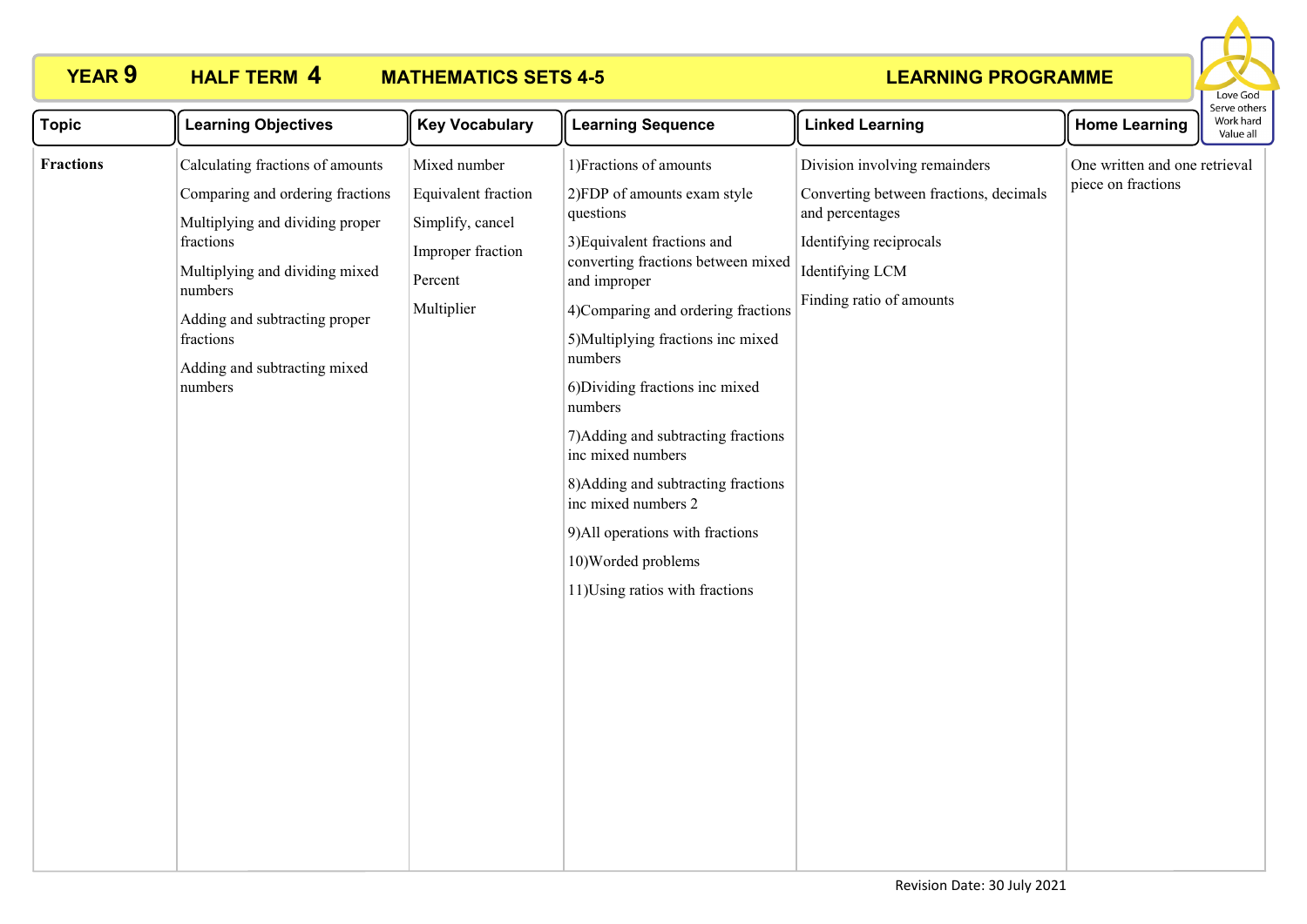

| <b>Topic</b>                                 | <b>Learning Objectives</b>                                                                                                                                                                                                                                   | <b>Key Vocabulary</b>                                                                                                                                                                                                        | <b>Learning Sequence</b>                                                                                                                                                                                                                                                                                                                                                       | <b>Linked Learning</b>                                                                                                                                                                                                               | <b>Home Learning</b>                                                                                        | serve others<br>Work hard<br>Value all |
|----------------------------------------------|--------------------------------------------------------------------------------------------------------------------------------------------------------------------------------------------------------------------------------------------------------------|------------------------------------------------------------------------------------------------------------------------------------------------------------------------------------------------------------------------------|--------------------------------------------------------------------------------------------------------------------------------------------------------------------------------------------------------------------------------------------------------------------------------------------------------------------------------------------------------------------------------|--------------------------------------------------------------------------------------------------------------------------------------------------------------------------------------------------------------------------------------|-------------------------------------------------------------------------------------------------------------|----------------------------------------|
| <b>Column vectors</b><br><b>Inequalities</b> | Be able to draw a vector<br>Add and subtract vectors<br>Identify parallel vectors<br>Solve linear inequalities<br>Drawing inequalities on a number<br>line<br>Identifying sets of integers that<br>satisfy inequalities                                      | Magnitude<br>Direction<br>Pythagoras<br>Hypotenuse<br>(Linear) inequality<br>Unknown<br>Manipulate<br>Solve<br>Solution set<br>Integer                                                                                       | 1) Drawing a vector<br>2) Adding and subtracting<br>3) Multiplying vectors including<br>Pythagoras<br>4) Parallel vectors<br>1) Solving inequalities recap<br>2) Writing inequalities on and from<br>a number line<br>3) Finding values of compound<br>inequalities<br>4) Writing compound inequalities<br>on a number line                                                    | Identify parallel lines<br>Translate shapes using vectors<br>Arithmetic with negative numbers<br>Inverse operations<br>Solving linear equations<br>Substituting into expressions                                                     | One written and one retrieval<br>piece on vectors<br>One written and one retrieval<br>piece on inequalities |                                        |
| <b>Transformations</b>                       | Translate shapes and describe a<br>give translation<br>Reflect shapes and describe a given<br>reflection<br>Rotate shapes and describe a given<br>rotation<br>Enlarge shapes with a positive and<br>fractional scale factors<br>Describe a given enlargement | Origin<br>Quadrant<br>Translation,<br>Reflection, Rotation<br>Transformation<br>Object, Image<br>Congruent, congruence $\vert$ 6)Rotation – Drawing<br>Vector<br>Similar<br>Enlarge<br>Scale factor<br>Centre of enlargement | 1) Translation - Drawing<br>2) Translation - Describing<br>3) Naming horizontal and vertical<br>lines and y=x, y=-x<br>4)Reflections - Drawing<br>$5)$ Reflections – Describing<br>7) Rotation - Describing<br>8)Combining the 3 transformations<br>9)Positive enlargements<br>10) Fractional enlargements<br>11) Describing enlargements<br>12) Combining all transformations | Work with coordinates in all four<br>quadrants<br>Carry out a translation using worded<br>directions<br>Identify equations of lines parallel to the<br>axes<br>Find fractions of amounts<br>Identify scale factors of similar shapes | One written and one retrieval<br>piece on transformations                                                   |                                        |